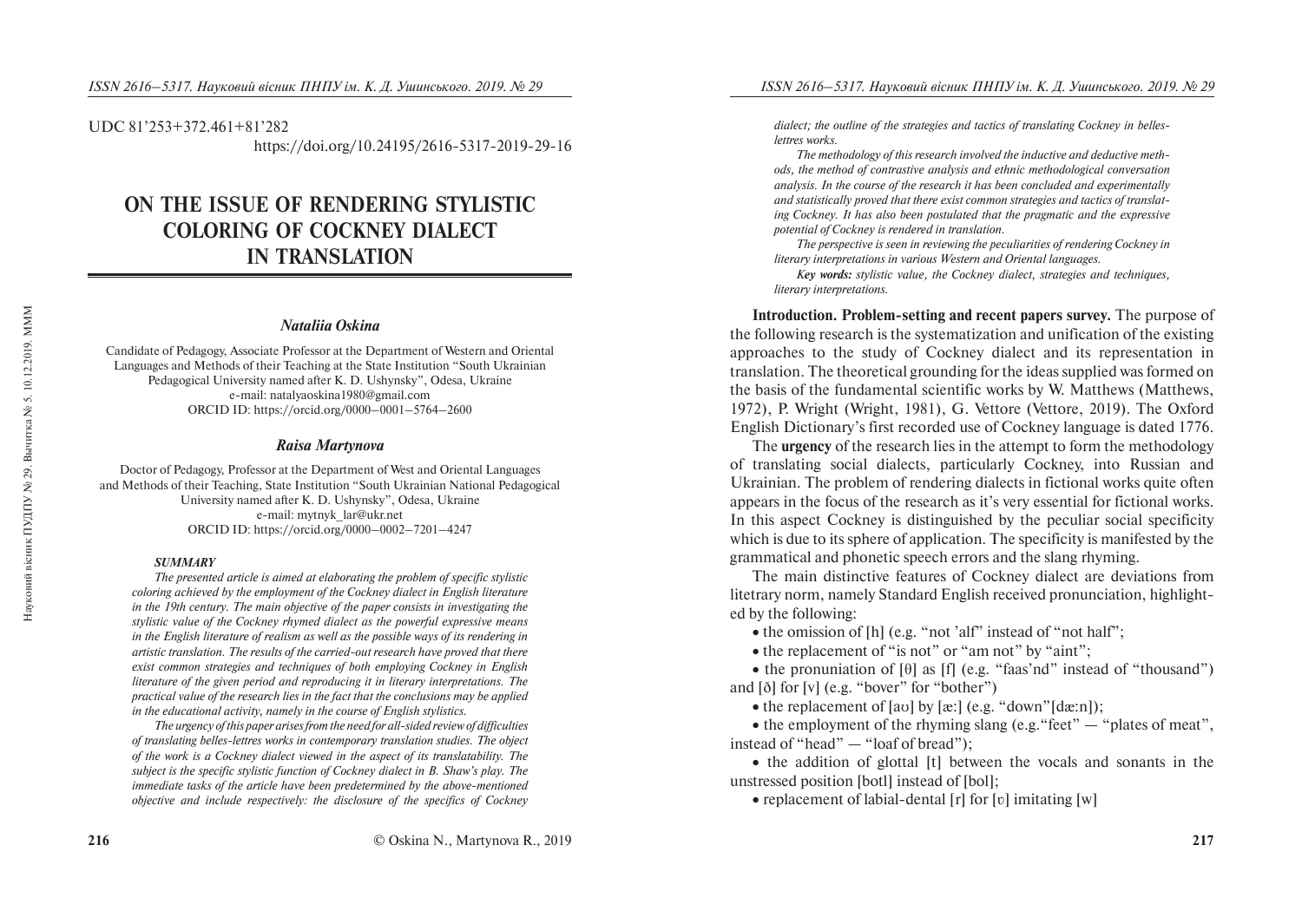In the focus of the research there is Cockney dialect as a specific object of translation in the aspect of its translatability. The subject of the research are the strategies and tactics of rendering Cockney dialect in the literary translations of B. Shaw's play "Pygmalion: A Romance in Five Acts" in Ukrainian and Russian. The play was first translated into Ukrainian in 1940–1950s by the outstanding Ukrainian translator Mykola Pavlov and published in the journal "Vsesvit" in 1999.

The **objective** of this work is to outline the common features and differences in translating dialect Cockney by Ukrainian and Russian translators and also in defining the role of translation strategies and tactics in preserving the author's authenticity.

To obtain the goal the following tasks should be formulated and solved**:**

1) to study the peculiarities of Cockney in the social and cultural aspect in B. Shaw's play "Pygmalion: A Romance in Five Acts";

2) to analyze the strategies and tactics of translating Cockney dialect in Russian and Ukrainian literary interpretations of B. Shaw's play "Pygmalion: A Romance in Five Acts".

It is a well-known fact that literature of each nation has a row of literary works with themes and plots, borrowed from the life of other nations and nevertheless marked by specific national uniqueness.

It is possible to solve the problem of national coloring only by realizing the organic entity of the content and form of a literary work, taking into account the national conditionality, nation's life, language and the cultural background knowledge in general.

Another urgent issue is the problem of historical uniqueness and value rendering. The time when the literary work was created is imprinted in artistic images.

The play "Pygmalion" was written in 1912–1913 years. In this play, B. Shaw used the myth about the sculptor Pygmalion who molded a statue of rare beauty. Madly in love with his creation, Pygmalion managed to breathe life into the Galatians by the force of his feelings, and the myth ended with their happy union.

B. Shaw presented his own interpretation of the myth in his play. Higgins, professor of phonetics, who acts as Pygmalion in the Shaw's drama, makes a bet with Colonel Pickering that he will conduct a scientific experiment — in a few months, he will teach Eliza Doolittle, a street flower girl, the British Standard pronunciation.

Higgins's experiment has ended brilliantly. Eliza has revealed extraordinary abilities, intelligence, talent and a sense of inner dignity. Pygmalion-Higgins has introduced Eliza into an aristocratic society where she has actually overshadowed the noble ladies with her exquisite beauty and charm.

The main characters in this play are Professor of English Phonetics Henry Higgins, a specialist in Indian dialects Colonel Pickering and Eliza. Henry Higgins and Pickering are very different in character and appearance. Professor Higgins is a man of fifty, with gray hair and wrinkled face, small in stature. And Colonel Pickering is a sixty-years-old man, tall and fat with the wrinkled face.

Eliza is a girl of a strong character who tries to keep her dignity and fights for her life, avoiding the flaws and bad habits inherent in the environment in which she lives. Higgins was constantly unhappy, angry, and seemingly unhappy at first. At first, he treated Eliza worse than his maid. But there was always Colonel Pickering near him who tried to calm him down.

B. Shaw really showed master hand in portraying Eliza Doolittle due to the implementation of London Cockney dialect into her speech. B. Shaw introduced speech variations aptly employing the Cockney dialect. Cockney is one of the most well-known types of London's dialects, widely spread among the representatives of the lowest social and living standards.

As it is well-known, colloquial speech is opposed to the belles-lettres style according to such criteria as spontanity\preparedness, formality\nonformality, the employment of the extralinguistic factors like gestures, facial expression, kinesics, proxemity and pecliar linguistic features as well.

The language means are distinctly revealed on all levels. On the phonetic level it's not typical phrase stress, emphatic stress, deviations from the accepted literary norms in pauses, tempo, rhythm, alliteration, assonance and graphons; on the lexical level it's slang, dialectal units, metaphors, epithets, phraseological units, emotional and expressive words, interjections); on the grammatical level it's double negation, different grammatical irregularities and deviations from Standard English, emphatic constructions, parentheses, elliptical sentences, addresses, detachment, apokoinu construction.

The examples of such are given below in Table 1.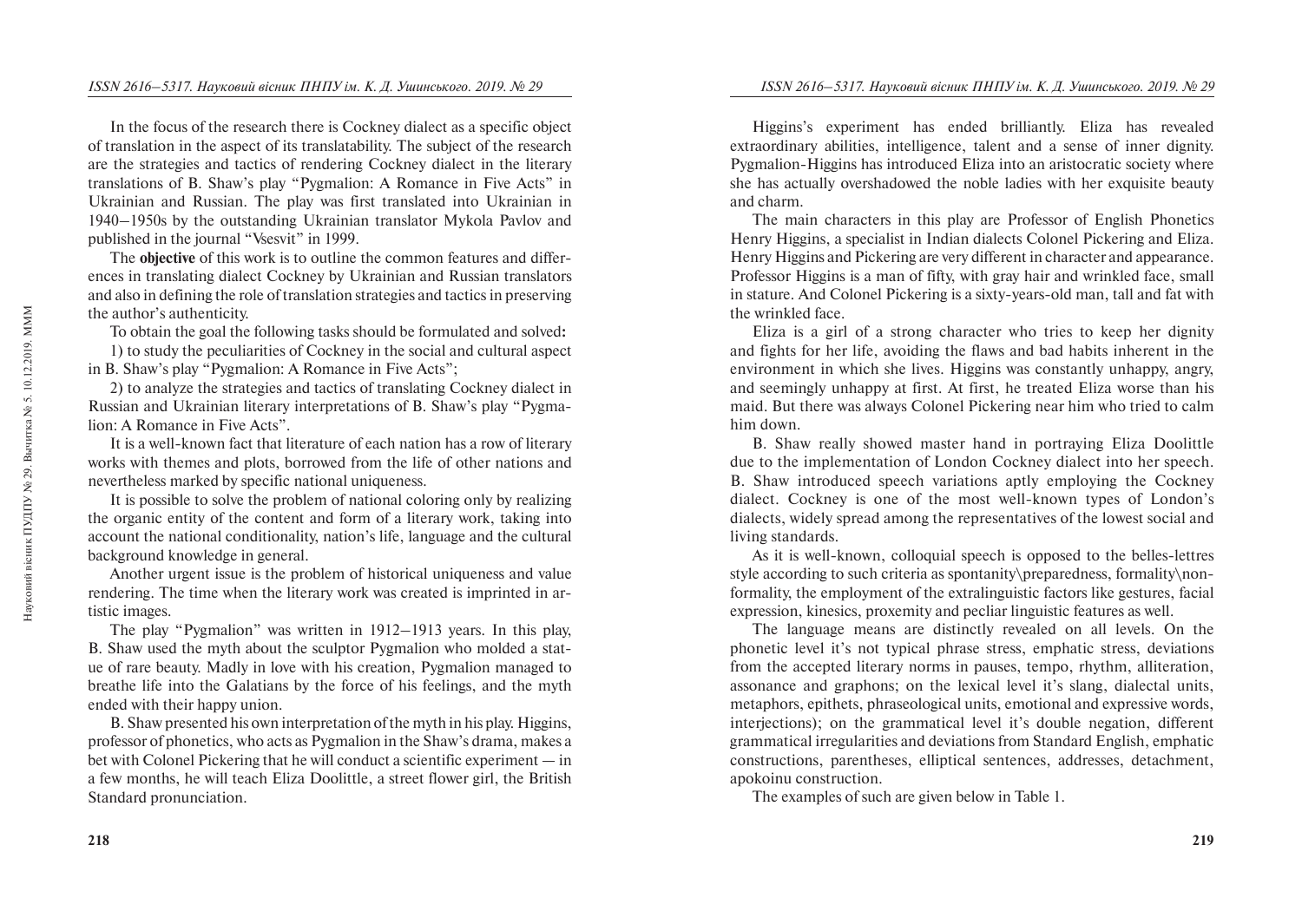# **Grammatical Peculiarities of the Cockney Dialect**

| Distinctive features  | Percentage, % | Examples                                      |
|-----------------------|---------------|-----------------------------------------------|
| incorrect verb form   | 18            | He's been gone twenty minutes.                |
|                       |               | (Shaw, 1994)                                  |
|                       |               | I knowed he was a plain-clothes cop-          |
|                       |               | <i>per.</i> (Shaw, 1994)                      |
| colloquial verb form  | 17            | Well, it <i>aint</i> my fault, missus. (Shaw, |
|                       |               | 1994)                                         |
| double negation       | 22            | He wont get no cab not until half-past        |
|                       |               | eleven, missus, when they come back           |
|                       |               | after dropping their theatre fares.           |
|                       |               | (Shaw, 1994)                                  |
| emphatic construction | 24            | Do hold your tongue, Clara. (Shaw,            |
|                       |               | 1994)                                         |
| combined form         | 19            | I aint done nothing wrong by speak-           |
|                       |               | ing to the gentleman. Ive a right             |
|                       |               | to sell flowers if I keep off the kerb        |
|                       |               | (Shaw, 1994)                                  |
|                       |               |                                               |

## Table 2

Table 1

| Distinctive features | Percentage, % | Examples                             |
|----------------------|---------------|--------------------------------------|
| Slang                | 25            | It's aw rawt: e's a gentleman: look  |
|                      |               | at his be-oots. She thought you was  |
|                      |               | a copper's nark, sir. (Shaw, 1994)   |
| dialectal units      | 20            | Nah then, Freddy: look wh'y'gowin,   |
|                      |               | <i>deah.</i> (Shaw, 1994)            |
| colloquial words     | 35            | He aint a tec. He's blooming busy-   |
|                      |               | body: that's what he is. I tell you, |
|                      |               | look at his be-ots. (Shaw, 1994)     |
| phraseological units | 20            | The floor is yours, Mr Doolittle.    |
|                      |               | (Shaw, 1994)                         |

**Lexical Peculiarities of the Cockney Dialect**

One of the main difficulties in translating Cockney into Ukrainian is constituted by the typological difference of phonetic variations in Ukrainian and English as a manifestation of incorrect speech. At the same time the basis of Cockney is rhyming, among other peculiarities of this specific dialect there are phonetic violations, grammatical discrepancies and certain peculiarities of construction formation patterns. Non-literary or stylistically marked Ukrainian speech has other distinctive features such as incorrect pronunciation, redundancy, certain morphological transformations; grammatical errors are practically absent, as they are not typical for an authentic Ukrainian speaker. The percentage of the above mentioned deviations from regular speech doesn't coincide in English Cockney and Ukrainian informal speech.

Table 3

## **Phonetic Peculiarities of the Cockney Dialect**

| Distinctive features | Percentage, % | Examples                                    |
|----------------------|---------------|---------------------------------------------|
| graphons             | 55            | <b>Theres</b> menners $f$ yer! Teoo banches |
|                      |               | o voylets trod into the mad. (Shaw,         |
|                      |               | 1994)                                       |
| multiplication       | 30            | Ahyee, beyee, ceyee, deyee. A               |
|                      |               | cappete-ee. (Shaw, 1994)                    |
| omission of [h]      |               | Professor Iggins? (Shaw, 1994)              |

**Material, methods and data.** The research was carried out on the basis of the literary interpretations of B. Shaw's play in Russian and Ukrainian. The methodology of the research was formed on the basis of the theory of metaphorical modeling grounded by the key concepts in the theory and practice of translation.

The methods at work are the empirical method, the methods of linguistic and contrastive analysis, of deduction and induction. The research has revealed evident deviations from the authentic literary work for the sake of free breathing in dialogues and amplification of expression.

The deviations have been outlined on all the linguistic levels (phonetic, lexical and grammatical). There are a great many phonetic differences between Cockney and Received Pronunciation Standard English. Some of the most noticeable are include the replacement of the voiceless "th" [θ] in words like "think", "theatre", "author", with [f], so they would be pronounced [fɪŋk], [fɪətə, [ɔ:fə]. The use of the glottal stops to replace [t] before the consonants and weak vowels: "water" [wɔ:ʔə], "cottage" [kɒʔɪdʒ].

However, lexical deviations from Received Pronunciation Standard English in Cockney are more striking as Cockney is first and foremost a dialect most notable as a sort of coded language, which was born out of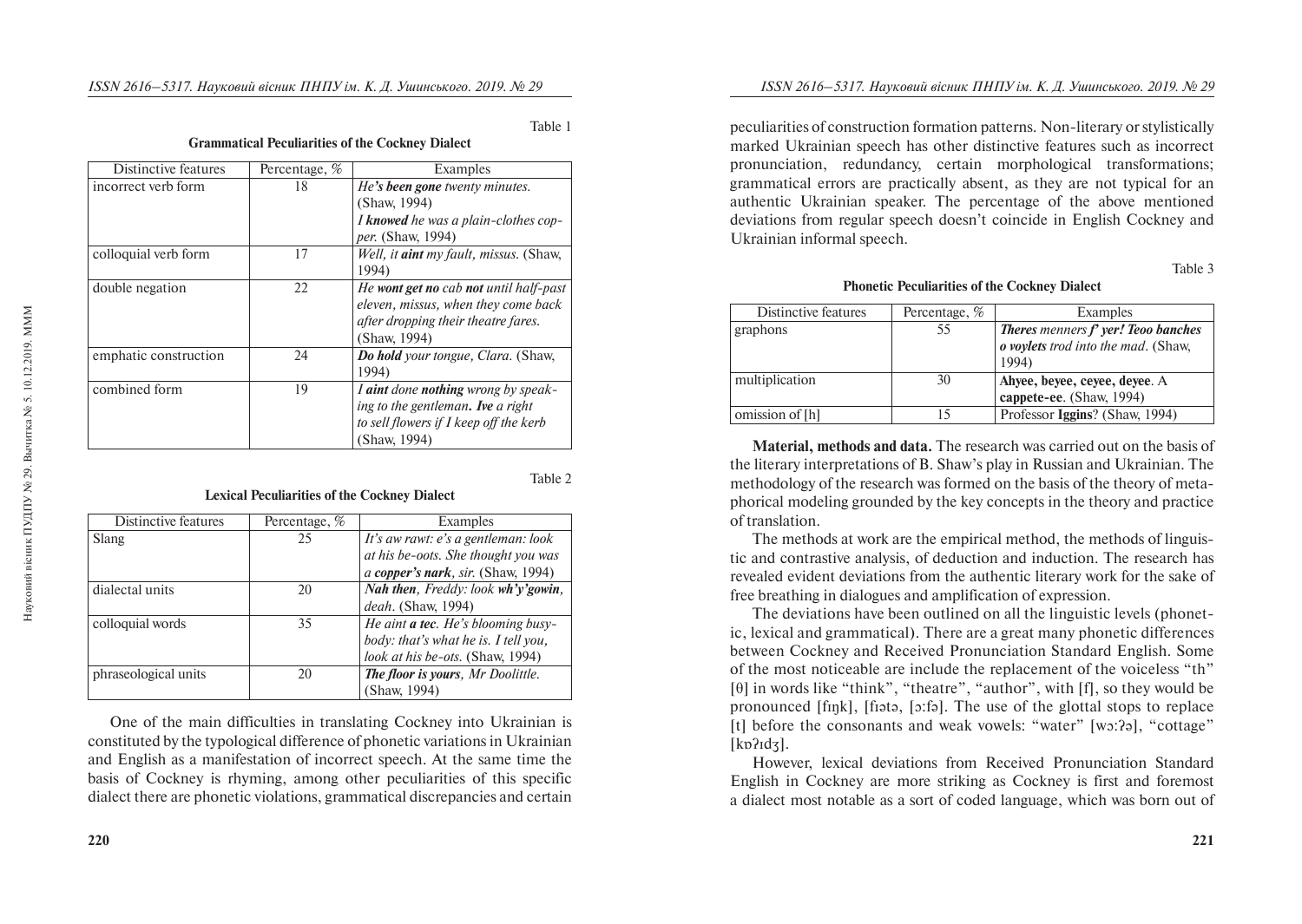ingenious rhyming slang. There are as many as 150 terms that are recognized instantly by any rhyming slang user.

Still the differences in stylistic coloring are the most prominent especially in the first two acts of the play. The contrast between B. Shaw's picturesque and vivid dialectical lexis and its rendering in Ukrainian is especially evident on the lexical level.

The problem with literary interpretation in Russian is similar to Ukrainian. Dialects in Russian are not so wide-spread and diverse as in English. Besides, the territorial and social diversities in Russian dialects are manifested mainly on the lexical level while orthoepic differences are not that numerous. Moreover, the target audience in Ukraine is not aware of the existing dialects while Cockney dialect is very recorgnizable in Great Britain.

The first appearance of Eliza Doolittle is vitally important as by means of the orthographical transcription technique B. Shaw very skillfully portrayed the Eliza Doolittle's character, living standards and origin.

This may be illustrated by the following example: *"THE FLOWER GIRL: Nah then, Freddy: look wh' y' gowin, deah".* "*THE FLOWER GIRL: Theres menners f' ver! Te-oo banches o voylets trod into the mad" (Shaw, 1994).* <sup>"</sup>KBITAPKA: *Ну, mu, Xpeдi, диви, куди сунеш!*" "*ЦВЕТОЧНИЦА: Куда* прёшь, Фредди! Возьми глаза в руки! А ещо образованный! Все фиалочки в *грязь затоптал*" (Шоу, 2011).

As we see, there are no colloquial words or word combinations violating the established linguistic norms in Eliza Doolittle's speech, while grammatical errors do occur. E. g: "*Theres menners f' yer; than ran awy athaht pyin*" (Shaw, 1994). But the speech peculiarities which are most remarkable are the phonetic ones. It is understood from the flower girl's first phrase that she is illiterate, originating from the East End. It is most vital for translators to render such social and cultural specificities of the character than to translate the linguistic peculiarities proper.

The translators achieve this effect through the compensatory employment of slang and jargon. A wide use of colloquial words and expressions is made (e.g. "*kvda npëwb"*, "*cмылся*"). Illiterate speech, marked both by stylistic and linguistic irregularities is also recurrent е.g. *"все фиалочки в грязь затоптал"* (grammatically correct spell $ing - "ømonman"$ ;  $"6036MU$ *aasa*  $\theta$  *pyku*" (the combination of the following phraseological units: *"возьми себя в руки"* and *"разуй глаза"*) ( $\mu$ II). The translators introduced a vast majority of low register vulgar words*.* The name "*Freddy"* is phonetically corrupted resulting in *"Opeddu"*. The use of "*x*" or "*xe"* instead of "*f*" is a typical case of mispronunciation in Ukrainian.

The multiplication is also typical of Cockney dialect.

E. g.*:"*"*THE FLOWER GIRL: Ow, eez ye-ooa san, is e? Wal, fewd dan y' de-ooty bawmz a mather should, eed now bettern to spawl a pore gel's flahrzn than ran awy atbaht pyin. Will ye-oo py me f'them?".* "*KBITAPKA": O! Tak ye* синок ваш?! Ніщо не скажеш, виховала мамуся! Це ж тре: виваляв мені *всі хвіалки в грязі і втік! Навіть не заплатив бідній дівчині! Так шо, ви* заплатите?" (Шоу, 2012). "*ЦВЕТОЧНИЦА: Auf, так это ваш сынок? Íå÷åãî ñêàçàòü, õîðîøî âû åãî âîñïèòàëè… Ðàçâå ýòî äåëî? Ðàñêèäàë ó áåäíîé äåâóøêè âñå öâåòû è ñìûëñÿ,êàê ìèëåíüêèé! Âîò âû òåïåðü è гоните монету, мамаша!" (Шоу, 2011).* 

The translators widely employed syllables swallowing to render the incorrect pronunciation (e.g. "*mo*" — "*moxee*").

Some other ways of sounds double duration were presented in the following example:

E. g.*:* "*LIZA: Nah-ow. You got no right to touch me"* (Shaw, 1994)*.* "*ELI-*ZA: Ой, нє! Ой, нє! А чо ж ви дражнітесь?" "*ELIZA: Ну, ну! Вы не имеете права меня трогать!"* (Шоу, 2011).

Another way of sounds double duration rendering is repetition (e.g.: *"Ou*") *). This stylistic device contributes to the expressiveness and at the* same time demonstrates phonetic irregularities.

The written text only approximately reproduces the phonetic features of the characters' speech. B. Shaw graphically restores the incorrect pronunciation of certain words to render the peculiarities of their idiolect.

This pronunciation was only partially preserved in Russian translation. While Ukrainian allows equivalent substitution of Cockney both acoustically and graphically. Unfortunately, the systematized foundations of graphonbuilding haven't been elaborated in Ukrainian translation theory so far. Graphon is defined as the deliberate corruption of the word form to render the authentic pronunciation.

B. Shaw widely employed graphons in his play. So a translator's task is to render this specificity in Ukrainian and Russian translations.

Though the phonetic aspect seemed to be the key feature of the main character's image, the translators made use of the compensation strategy by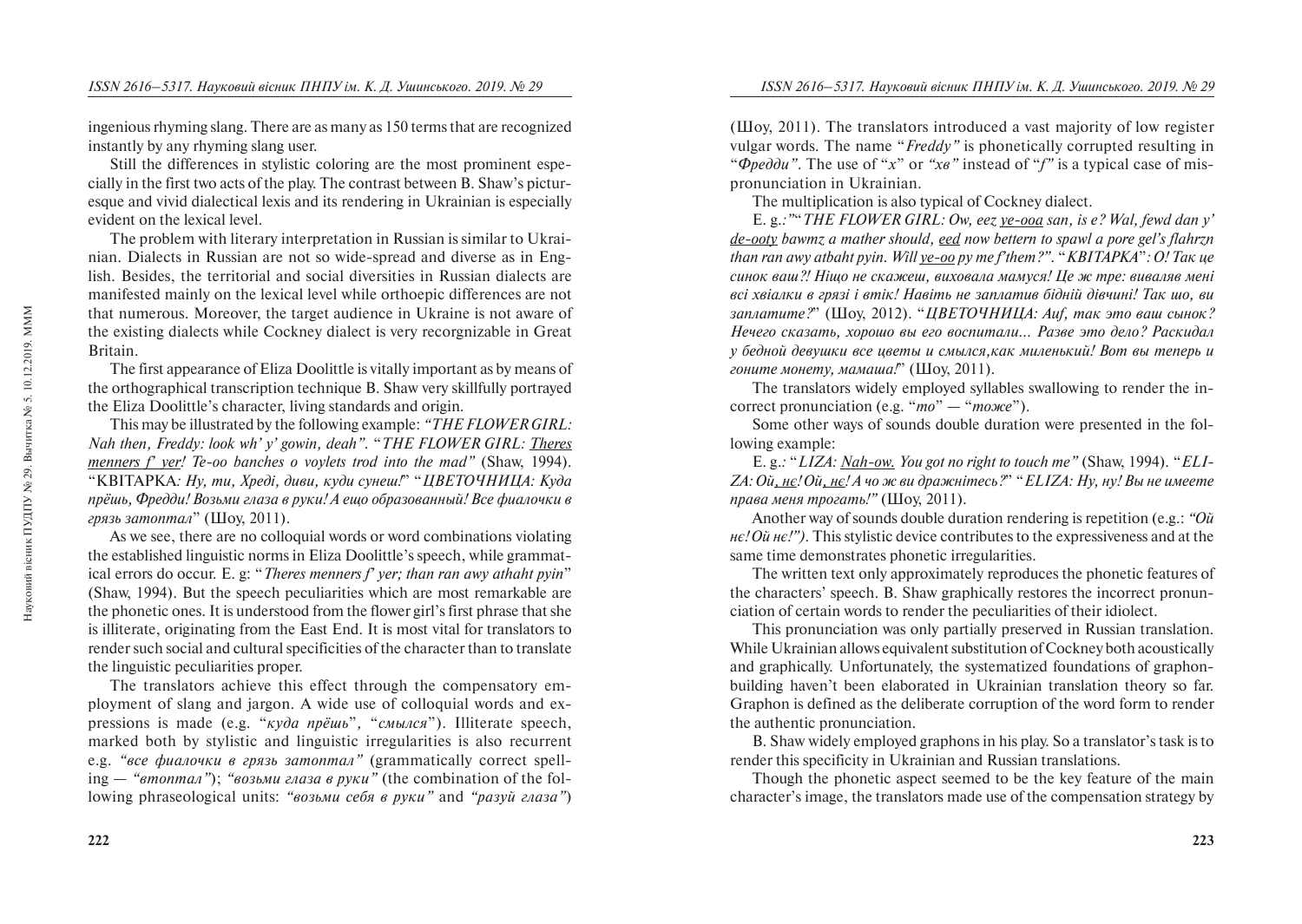replacing the phono-graphical irregularities by the pejorative and stylistically vulgar vocabulary.

B. Shaw's foreword and afterword were both dedicated to the review of the phonological and graphical peculiarities of Standard English as compared to the existing social dialects.

The translators treated the social dialect Cockney as an inseparable constituent of the translation invariant in all Eliza's remarks. There were even introduced swear words like "дідько", "до біса" тощо.

The most widespread strategies of text adaptation in the translation language are given in Table 4. The means of compensation strategy realization in Ukrainian and Russian translations of B. Shaw's "Pygmalion: A Romance in Five Acts" are illustrated quantitatively in Table 5. Table 6 and Table 6 illustrate respectively the means of explication and domestication strategy realization in Ukrainian and Russian translations of B. Shaw's play "Pygmalion: A Romance in Five Acts".

## **The Strategies of Cockney Dialect Translation in B. Shaw's Play "Pygmalion: A Romance in Five Acts" (%)**

| <b>Strategies</b> | Translation I | Translation II |
|-------------------|---------------|----------------|
| Compensation      | 29            |                |
| Explication       | 20            | 19             |
| Neutralization    | 15            |                |
| Convergence       |               |                |
| Domestication     | 19            | 14             |
| Foreignization    | 10            |                |
|                   |               |                |

Table 5

Table 4

| The Means of Compensation Strategy Realization in Ukrainian and Russian |
|-------------------------------------------------------------------------|
| translations of B. Shaw's "Pygmalion: A Romance in Five Acts" $(\%)$    |

| <b>Translation Means</b>      | Translation I | Translation II |
|-------------------------------|---------------|----------------|
| Transposition                 | フフ            |                |
| Contextual Replacement        |               |                |
| Transcoding                   | 19            |                |
| Calque Translation            |               | 20             |
| Author's Occasional Words     |               |                |
| <b>Functional Replacement</b> |               |                |

### Table 6 **The Means of Explication Strategy Realization in Ukrainian and Russian Translations of B. Shaw's "Pygmalion: A Romance in Five Acts" (%)**

| <b>Translation Means</b>      | <b>Translation I</b> | <b>Translation II</b> |
|-------------------------------|----------------------|-----------------------|
| Translator's Commentary       |                      |                       |
| Descriptive Translation       |                      |                       |
| <b>Broadening</b>             |                      |                       |
| Semantic Development          |                      |                       |
| <b>Antonymous Translation</b> |                      |                       |

Table 7

## **The Means of Domestication Strategy Realization in Ukrainian and Russian Translations of B. Shaw's "Pygmalion: A Romance in Five Acts" (%)**

| The Translation Means         | Translation I | <b>Translation II</b> |
|-------------------------------|---------------|-----------------------|
| The Author's Occasional Words |               |                       |
| The Descriptive Translation   | 13            |                       |
| The Transposition             | 27            |                       |
| The Contextual Replacement    |               |                       |
| The Calque Translation        | 23            | 22                    |
| The Functional Replacement    |               |                       |

B. Shaw: "*You see this creature with her kerbstone English: the English that will keep her in the gutter to the end of her days. Well, sir, in three months I could pass that girl off as duchess at an ambassador's garden party. I could even get her a place as lady"s maid or shop assistant, which requires better English"* (Shaw, 1994).

This citation is Professor Higgins's remark, which is of great interest because it embodies in itself the evaluation of one person (Eliza Doolittle) by the other person (Professor Higgins) on the grounding of the correctness of speech. It was translated into Russian as: "*Bы слышали ужасное* **произношение** этой уличной девчонки? Из-за этого произношения она до *êîíöà ñâîèõ äíåé îáðå÷åíà îñòàâàòüñÿ íà äíå îáùåñòâà. Òàê âîò, ñýð,*  дайте мне три месяца сроку, и я сделаю так, что эта девушка с успехом *ñîéäåò çà ãåðöîãèíþ íà ëþáîì ïîñîëüñêîì ïðèåìå. Ìàëî òîãî, îíà ñìîæåò ïîñòóïèòü êóäà óãîäíî â êà÷åñòâå ãîðíè÷íîé èëè ïðîäàâùèöû, à äëÿ ýòîãî, êàê èçâåñòíî, òðåáóåòñÿ åùå áîëüøåå ñîâåðøåíñòâî ðå÷è*"  $(HIov, 2011).$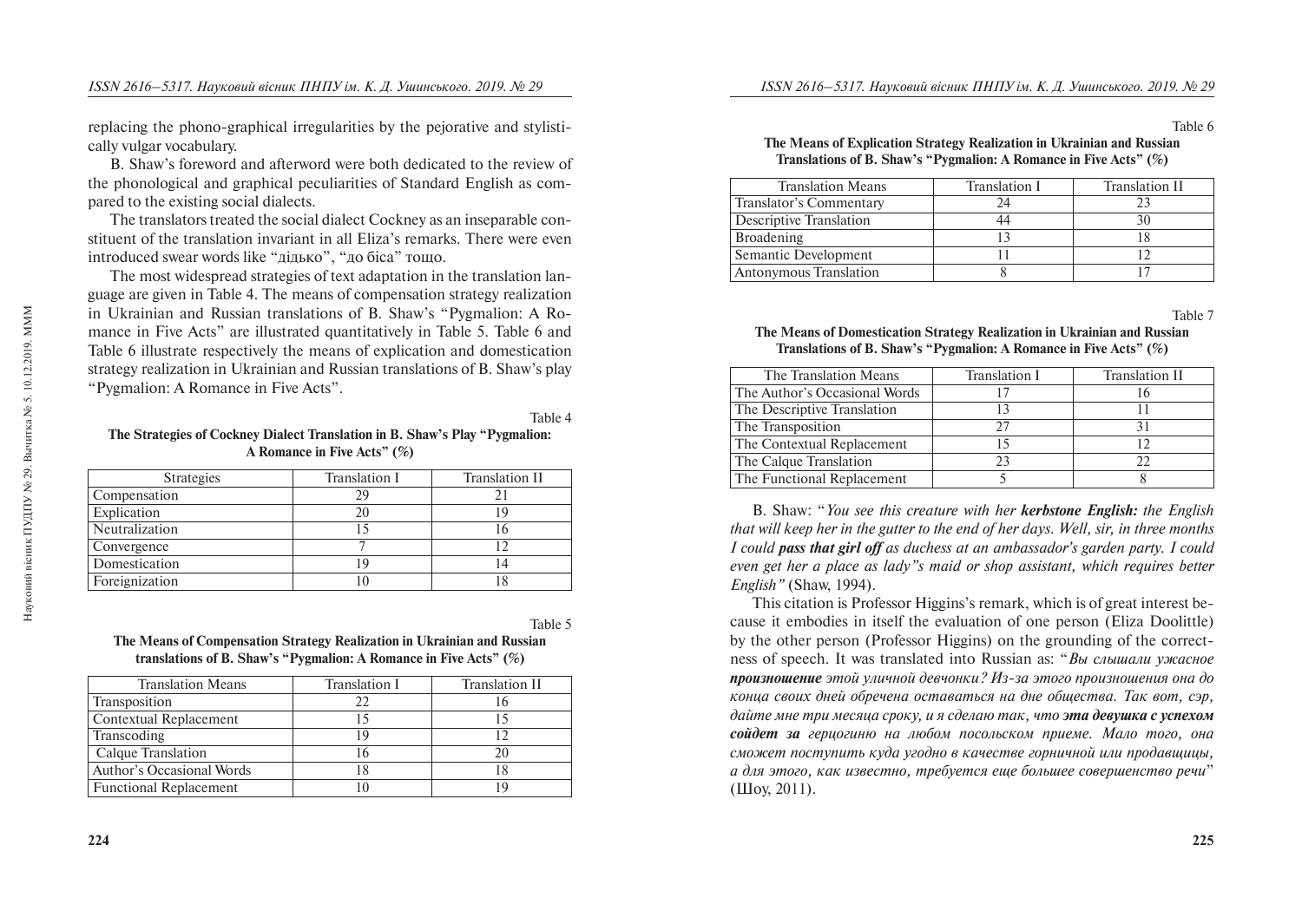In the lexical composition of this fragment B. Shaw employed phraseological units "**kerbstone English"** and "**pass that girl off"**, which are translated in the dictionaries as "*уличный английский*"; "pass that girl off" — *"выдавать за"*… (Мюллер, 2006: 526).

The use of phraseological units have contributed to the expressivity and emotionality of the text on the whole. Therefore, the quality of the translation was estimated according to the novelty, up-to-datedness and practical value of the employed linguistic means.

**Conclusions and perspectives for the future.** The comparative analysis of the translations of B. Shaw's play "Pygmalion: A Romance in Five Acts" with the source text resulted in the conclusion that both translators chose compensation as the leading translation strategy to render the artistic uniqueness of B. Shaw's play.

The translation of low colloquial and dialectal words was performed by means of the colloquial equivalents of English words in Ukrainian and Russian. The same technique was employed to translate expressive and pejorative lexis in Professor Higgins' speech. This educated gentleman made use of such vocabulary for art's sake to create a controversial image.

The analysis of the translations allowed to sum up such results. The translation of the author's motivated deviations should be preserved on all the linguistic levels (phonetic, lexical and grammatical). All this serves to render the unique writer's style and the national and cultural identity.

The translators adhered to the text's stylistics although it was quite a challenge. As a result, there were created literary interpretations of B. Shaw's play through the prism of their own understanding and also contributed to the stylistic vividness and variety.

The most recurrent translation strategies were compensation and explication. The most wide-spread translation operations were transposition, contextual replacement and the author's occasional words.

In B. Shaw's work, phraseological turns are used in the speech of the characters. Thus, phraseological and logical turns become a means of creating a speech characteristic of a character (linguistic personality).

The analysis showed that the phraseological units used by B. Shaw are polysemantic. It was remarked, however, that the translators mainly followed the lexicographical description presented in the dictionaries while

translating English phraseological units. But at the same time, both translators allowed a synonymous substitution which greatly contributed to the emotiveness and expressiveness.

The research has a great perspective and a practical value as its findings may be employed in translation studies and stylistics. The perspective is seen in the cross-cultural approach to the study of Cockney dialect and it's rendering in different languages.

## *LITERATURE*

Мюллер В. Большой англо-русский словарь. М.: Рипол Классик, Цитадель-трейд, 2006. 2016 c.

Шоу Б. Пигмалион. Пьесы / пер. Е. Калашниковой. Москва: АСТ: Астрель; Влалимир: ВКТ, 2011. 284 с.

Шоу Б. Пігмаліон: П'єси / пер. М. Павлов. Київ: Країна Мрій, 2012. 260 с.

Matthews W. Cockney past and present: A Short History of the Dialect of London. London : Routledge & Kegan Paul Books, 1972. 245 p.

Shaw, B. Pygmalion. Dover thrift Editions, 1994. 250 p.

Vettore G. Cockney: An Overview of the London dialect and its representation in fictional works. URL: https://www.academia.edu/21557287 2019.

Wright P. Cockney Dialect and Slang. London : R. T. Bratsford Ltd, 1981. 28 p.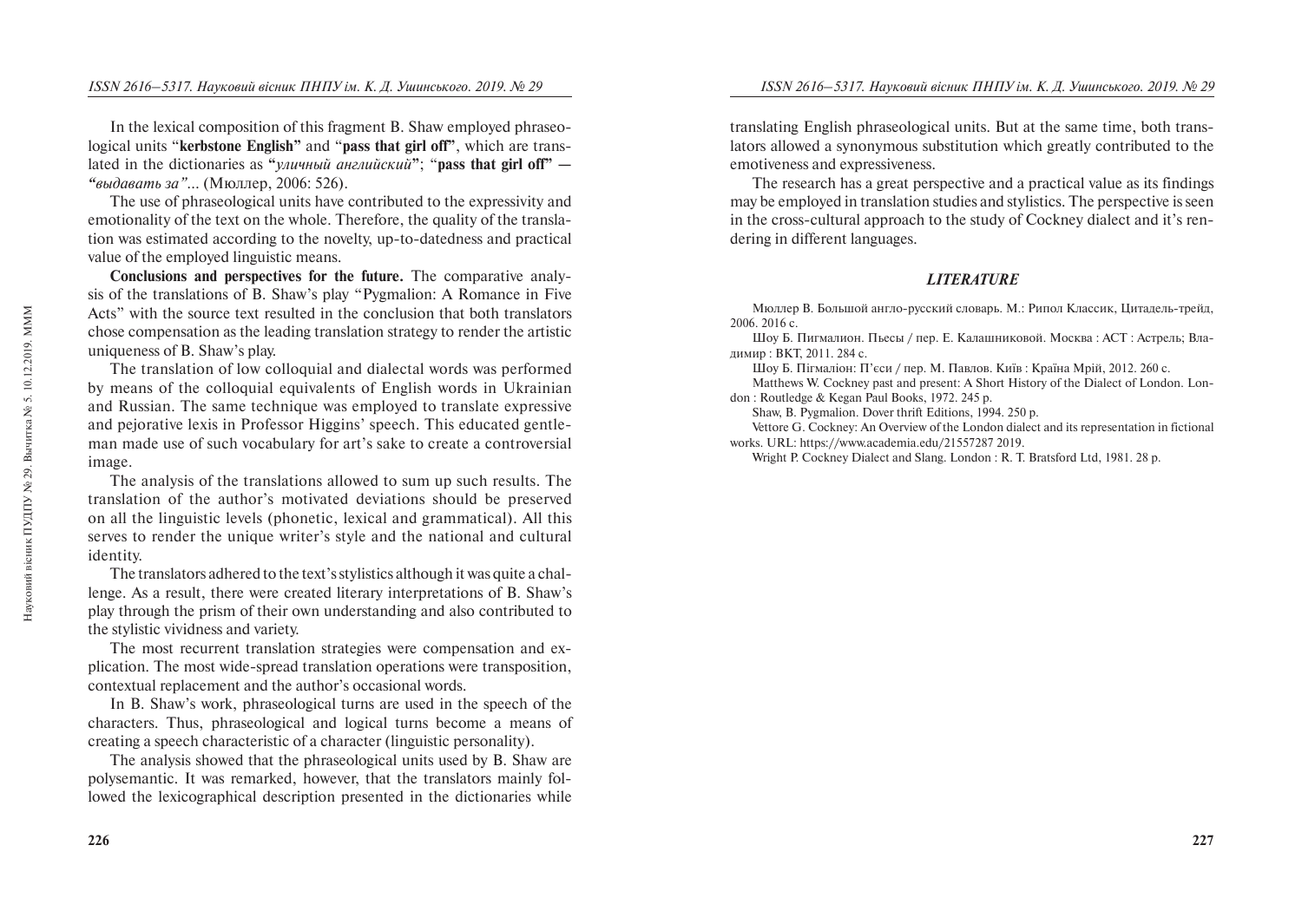## ПРО ПЕРЕДАЧУ СТИЛІСТИЧНОГО ЗАБАРВЛЕННЯ КОКНІ **У ПЕРЕКЛАДІ**

## *Наталія Оськіна*

кандидат педагогічних наук, доцент кафедри західних і східних мов та методики їх навчання Лержавного заклалу "Півленноукраїнський національний пелагогічний університет імені К. Л. Ушинського", Олеса, Україна e-mail: natalyaoskina1980@gmail.com ORCID ID: https://orcid.org/0000–0001–5764–2600

#### **Раїса Мартинова**

доктор педагогічних наук, професор кафедри західних і східних мов та методики їх навчання Державного закладу "Південноукраїнський національний педагогічний університет імені К. Л. Ушинського", Олеса, Україна e-mail: mytnyk\_lar@ukr.net ORCID ID: https://orcid.org/0000–0002–7201–4247

#### *ÀÍÎÒÀÖ²ß*

Статтю присвячено проблемі специфічного забарвлення, що досягається за рахунок застосування діалекту кокні в англійській літера*mvpi XIX сторіччя. Мета розвідки у дослідженні стилістичної иінності* римованого діалекту кокні як потужного виражального засобу в англійській літературі реалізму, а також у визначенні можливих способів його відтворення у художньому перекладі. У результаті здійсненого дослідження виявлено спільні стратегії та тактики як застосування *êîêí³ â àíãë³éñüê³é ë³òåðàòóð³ âèçíà÷åíîãî ïåð³îäó, òàê ³ éîãî â³äî*браження в літературних інтерпретаціях. Практична цінність одер*æàíèõ ðåçóëüòàò³â ó òîìó, ùî âèñíîâêè ìîæå áóòè âèêîðèñòàíî â*  практичній освітній діяльності, а саме у викладанні курсу англійської  $cmu$ *ñ***è** 

*Àêòóàëüí³ñòü ñòàòò³ ï³äòâåðäæóºòüñÿ íåîáõ³äí³ñòþ ó âñåá³÷íîìó îãëÿä³ òðóäíîù³â ïåðåêëàäó õóäîæí³õ òâîð³â ó ñó÷àñíîìó ïåðåêëàäîçíàâ*стві. Об'єктом дослідження є діалект кокні в аспекті перекладності. *Предметом дослідження є специфічна стилістична функція діалекту êîêí³ â ï'ºñ³ Á. Øîó. Áåçïîñåðåäí³ çàâäàííÿ ö³º¿ ñòàòò³, îáóìîâëåí³ âèùå*зазначеною метою, є такими: розкриття особливостей діалекту кокні: *огляд стратегій і тактик перекладу кокні у художніх творах.* 

Методологія цього дослідження включала індуктивний та дедук*muвний методи, а також метод контрастивного аналізу. У процесі* дослідження було одержано й експериментально та статистично підтверджено висновки про наявність спільних стратегій і тактик від*mворення діалекту кокні у різних мовах. Також було констатовано, що* лрагматичний та експресивний потенијал діалекту кокні відтворюється у перекладі.

*Ïåðñïåêòèâà ó äîñë³äæåíí³ îñîáëèâîñòåé â³äòâîðåííÿ êîêí³ ó ë³òåðàmvpних інтерпретаціях різними західними та східними мовами.* 

Ключові слова: стилістична цінність, діалект кокні, стратегії і так*muки, літературні інтерпретації.* 

## **О ПЕРЕДАЧЕ СТИЛИСТИЧЕСКОЙ ОКРАСКИ КОКНИ B TIEPEBOJIE**

#### *Наталия Оськина*

кандидат педагогических наук, доцент кафедры западных и восточных языков и методики их обучения Государственного учреждения «Южноукраинский национальный педагогический университет имени К. Д. Ушинского», Олесса, Украина e-mail: natalyaoskina1980@gmail.com ORCID ID: https://orcid.org/0000–0001–5764–2600

#### **Раиса Мартынова**

доктор педагогических наук, профессор кафедры западных и восточных языков и метолики их обучения Госуларственного учрежления «Южноукраинский национальный пелагогический университет имени К. Л. Ушинского», Одесса, Украина e-mail: mytnyk\_lar@ukr.net ORCID ID: https://orcid.org/0000–0002–7201–4247

#### *АННОТАЦИЯ*

Статья посвящена проблеме специфической стилистической окра*ñêè, äîñòèãàåìîé çà ñ÷åò èñïîëüçîâàíèÿ äèàëåêòà êîêíè â àíãëèéñêîé ëèòåðàòóðå XIX ñòîëåòèÿ. Öåëü ñòàòüè â èçó÷åíèè ñòèëèñòè÷åñêîé öåííîñòè ðèôìîâàííîãî äèàëåêòà êîêíè êàê ìîùíîãî âûðàçèòåëüíîãî ñðåäñòâà â àíãëèéñêîé ëèòåðàòóðå ðåàëèçìà, à òàêæå â îïðåäåëåíèè âîçìîæíûõ ñïîñîáîâ åãî îòîáðàæåíèÿ â õóäîæåñòâåííîì ïåðåâîäå. Â ðåçóëü*тате проведенного исследования выявлены общие стратегии и тактики *êàê óïîòðåáëåíèÿ êîêíè â àíãëèéñêîé ëèòåðàòóðå âûäåëåííîãî ïåðèîäà,*  так и его воспроизведения в литературных интерпретациях. Практическая ценность полученных результатов в том, что выводы могут быть *èñïîëüçîâàíû â ïðàêòè÷åñêîé îáðàçîâàòåëüíîé äåÿëüíîñòè, à èìåííî ïðè*  преподавании курса английской стилистики.

Актуальность статьи подтверждается необходимостью во все*ñòîðîííåì îáçîðå òðóäíîñòåé ïåðåâîäà õóäîæåñòâåííûõ ïðîèçâåäåíèé â ñîâðåìåííîì ïåðåâîäîâåäåíèè. Îáúåêòîì èññëåäîâàíèÿ ÿâëÿåòñÿ äèàëåêò êîêíè â àñïåêòå ïåðåâîäèìîñòè. Ïðåäìåòîì èññëåäîâàíèÿ ÿâëÿåòñÿ ñïå-*